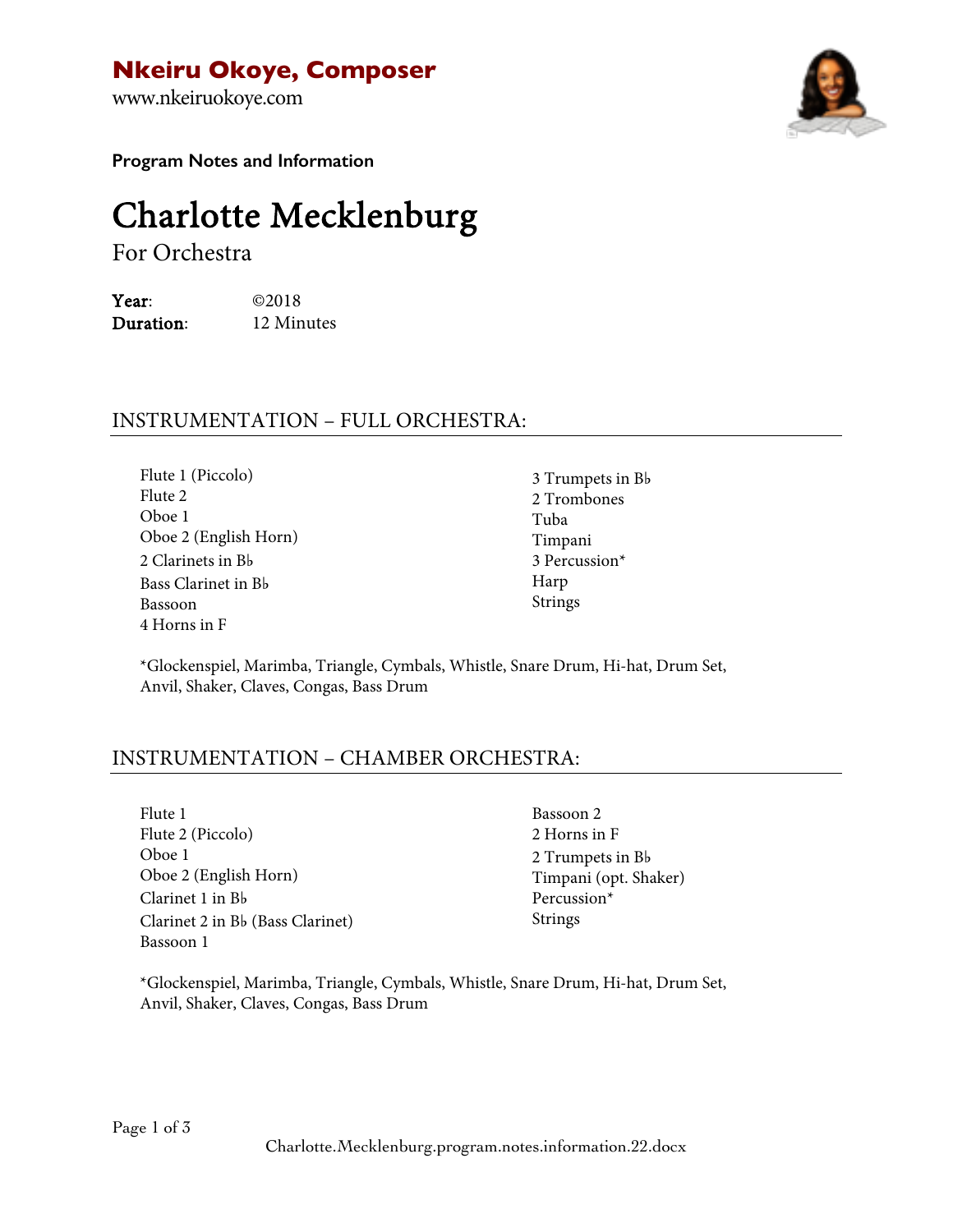Program notes for "Charlotte Mecklenburg"

#### COMPOSER STATEMENT

Charlotte Mecklenburg is a result of a Charlotte Symphony commission. In celebration of the city's 250th anniversary, I was asked to write a work that would reflect Charlotte's history, future, culture, and its developing reputation as an immigrant gateway. It would also mark my return to writing orchestral works after a hiatus, during which I wrote primarily opera.

The project's music was to be inspired by a visit to Charlotte, where I would meet with several community leaders, asking the same five questions:

- What is your favorite piece of classical music?
- Do you have a piece of music that has a cultural tie to your heritage or Charlotte?
- Is there a short story or saying that speaks to your Charlotte experience, or cultural heritage, or a childhood memory?
- What in Charlotte makes you feel at home?
- Have you ever been to a symphony concert? If not, what would get you to go?

I crafted together my reflections and additional research using various melodic elements from original and folk sources, well-known and obscure. With a gentle nod to Aaron Copland, and the early 20th century call for more "American" music, the composition weaves a tapestry of the city and its history.

The work begins with my original wordless hymn, "The Queen City," reflecting Charlotte's location in the Bible Belt, and her native son, Billy Graham. Its base arrangement is a 4-part chorale, typical of the days of the city's founding. I've modernized the hymn by fashioning it into more of a 'folk style.'

The city's colonial settlers were of English, Scottish, and Irish ancestry. I used the 18th century Scottish fiddle tune, "Tulloch Gorum," to represent them. The tune is tied to contemporary music by its "Mixolydian" scale, re-popularized through jazz and blues, and then seeped into contemporary concert music. Like a vibrant flash of color in a patchwork quilt, the horns interrupt the melody with a coded message: They blare the rhythm of the phrase, "This is what democracy looks like."

Next, the piece captures the perpetual motion of mills in a section focused on Charlotte's post-Civil War industrial era. It excerpts melodies of three lesser-known work songs with area ties, and preserved in anthologies of old American songs. "Cotton Mill Colic" is the protest of economically depressed mill workers. My arrangement of the song "I don't feel weary" reflects an irony, through its bright and expansive "American" sound, marked "Mechanically, like a clock" in the score. The father-and-son Lomax team recorded and transcribed the section's last selection, "Didn't old John cross the water on his knees?" as sung by prisoners on a NC chain gang. It is a spiritual, set as a work song, a reflection of the prejudice at that time, against singing secular "reels" and "sinful songs." I transformed the melody with a nod to the trombone shout traditions made popular in United House of Prayer for all People, which has historical ties to Charlotte.

The spiritual "Sometimes" is interwoven into the part that reflects Charlotte today. The city's multiethnic threads are several cultures, predominantly White and African American, with a growing Latinx community. Racial tensions came to a head two years ago as people reacted to the death of an unarmed Black man. Musically, the man's name and the words "Not my Charlotte" become a call-and-response that repeats cyclically over a perpetually moving baseline. The intermingling is complex, sometimes at odds with itself but also harmonious. I use the marimba, originally an African instrument, to symbolize